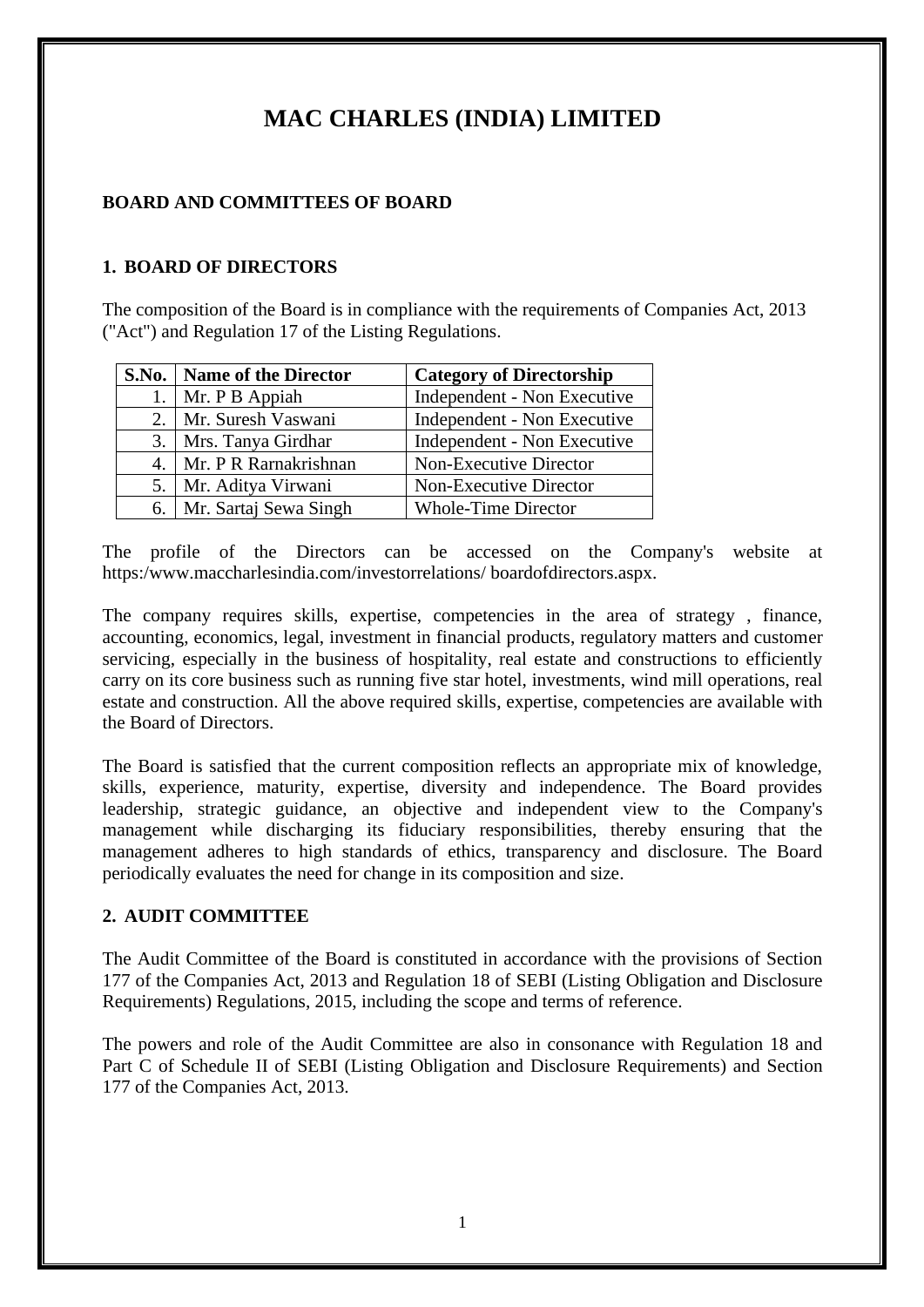Brief description of terms of reference composition, name of members and chairperson Meetings and attendance during the year Company has constituted the Audit Committee, which comprises of the following Directors :

- 1. Mr. P. B. Appiah
- 2. Mr. Suresh Vaswani
- 3. Mrs. Tanya Girdhar
- 4. Mr. P.R. Ramakrishnan

Brief description of the terms of reference of Audit Committee are as under:

The role of the audit committee shall include the following:

The audit committee shall mandatorily review the following information:

- 1) management discussion and analysis of financial condition and results of operations ;
- 2) statement of significant related party;
- 3) management letters / letters of internal control weaknesses issued by the statutory auditors;
- 4) internal audit reports relating to internal control weaknesses; and
- 5) the appointment, removal and terms of remuneration of the internal auditor
- 6) statement of deviations:
	- a. quarterly statement of deviation( s) including report of monitoring agency, if applicable, submitted to stock exchange( s) in terms of Regulation 32(1 ).
	- b. annual statement of funds utilized for purposes other than those stated in the offer document/prospectus/notice in terms of Regulation 32(7).

The role of audit committee shall be as under:

- 7) oversight of financial reporting process and the disclosure of its financial information to ensure that the financial statement is correct, sufficient and credible;
- 8) recommendation for appointment, remuneration and terms of appointment of auditors ;
- 9) approval of payment to statutory auditors for any other services rendered by the statutory auditors;
- 10) reviewing, with the management, the annual financial statements and auditor's report thereon before submission to the board for approval, with particular reference to:
	- a) matters required to be included in the director's responsibility statement to be included in the board's report in terms of clause (c) of sub-section (3) of Section 134 of the Companies Act, 2013;
	- b) changes, if any, in accounting policies and practices and reasons for the same;
	- c) major accounting entries involving estimates based on the exercise of judgment by management;
	- d) significant adjustments made in the financial statements arising out of audit findings;
	- e) compliance with listing and other legal requirements relating to financial statements;
	- f) disclosure of any related party transactions;
	- g) modified opinion(s) in the draft audit report;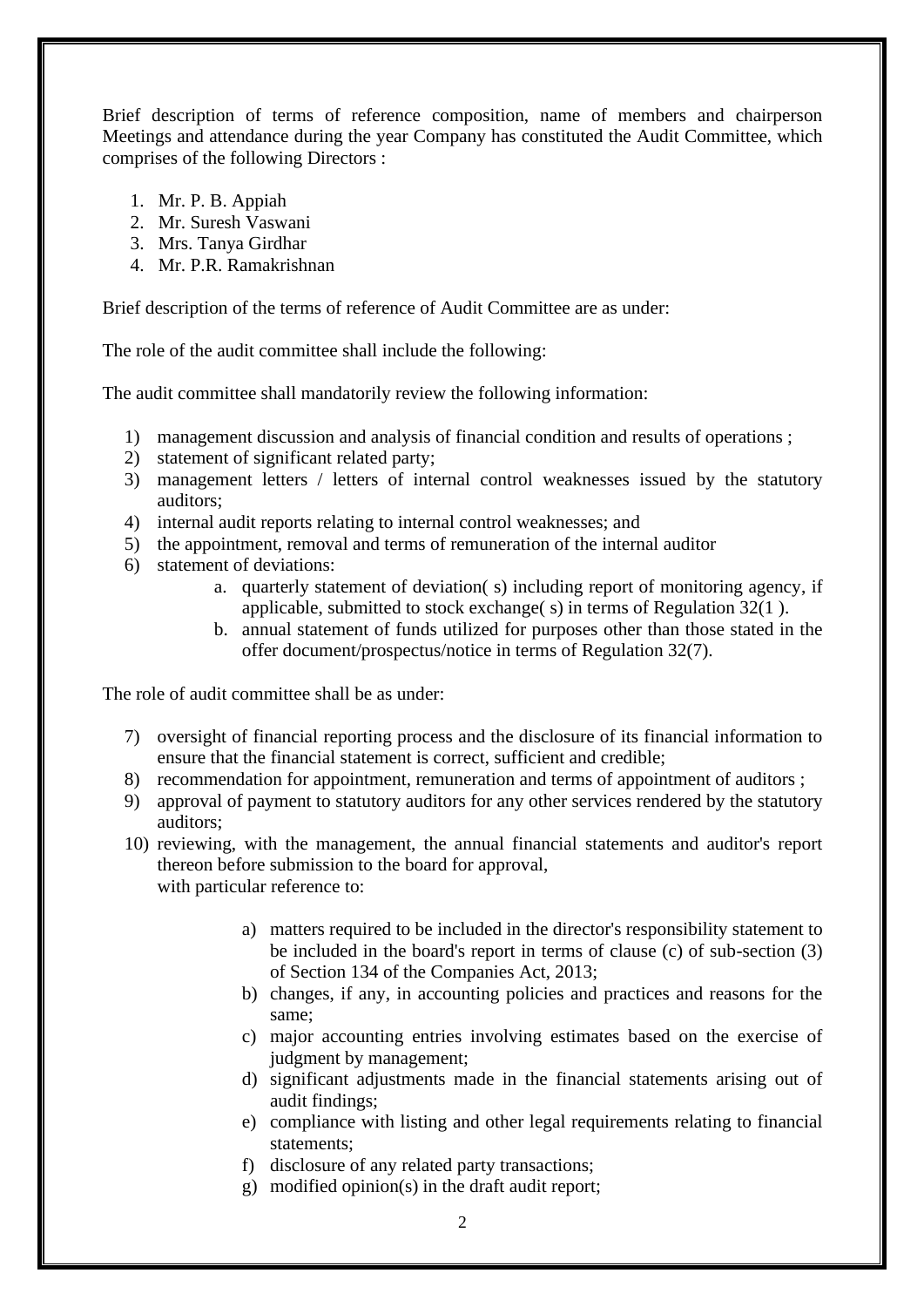- 11) reviewing, with the management, the quarterly financial statements before submission to the board for approval;
- 12) reviewing and monitoring the auditor's independence and performance, and effectiveness of audit process;
- 13) approval or any subsequent modification of transactions with related parties;
- 14) scrutiny of inter-corporate loans and investments;
- 15) valuation of undertakings or assets, wherever it is necessary;
- 16) evaluation of internal financial controls and risk management systems;
- 17) reviewing, with the management, performance of statutory and internal auditors, adequacy of the internal control systems;
- 18) reviewing the adequacy of internal audit function
- 19) discussion with internal auditors of any significant findings and follow up there on;
- 20) reviewing the findings of any internal investigations by the internal auditors into matters where there is suspected fraud or irregularity or a failure of internal control systems of a material nature and reporting the matter to the board;
- 21) discussion with statutory auditors before the audit commences, about the nature and scope of audit as well as post-audit discussion to ascertain any area of concern;
- 22) to look into the reasons for substantial defaults in the payment to the depositors, debenture holders, shareholders (in case of non-payment of declared dividends) and creditors;
- 23) to review the functioning of the whistle blower mechanism;
- 24) approval of appointment of chief financial officer after assessing the qualifications, experience and background, etc. of the candidate;
- 25) reviewing the utilization of loans and/ or advances from/investment by the holding company in the subsidiary exceeding rupees 100 crore or 10% of the asset size of the subsidiary, whichever is lower including existing loans / advances / investments existing as on the date of coming into force of this provision.

#### **3. NOMINATION AND REMUNERATION COMMITTEE**

As per provisions of Section 178 of the Companies Act, 2013 and Regulation 19 of the SEBI (LODR), the Nomination and Remuneration Committee should consist of 3 or more Non-Executive Directors out of which not less than one half shall be Independent Directors.

The composition of the Nomination and Remuneration committee:

1. Mr. P. B.Appiah

2. Mrs. Tanya Girdhar

3. Mr. P. R. Ramakrishnan

Role of committee, inter-alia, includes the following:

- (1) formulation of the criteria for determining qualifications, positive attributes and independence of a director and recommend to the board of directors a policy relating to, the remuneration of the directors, key managerial personnel and other employees;
- (2) formulation of criteria for evaluation of performance of independent directors and the board of directors;
- (3) devising a policy on diversity of board of directors;
- (4) identifying persons who are qualified to become directors and who may be appointed in senior management in accordance with the criteria laid down, and recommend to the board of directors their appointment and removal.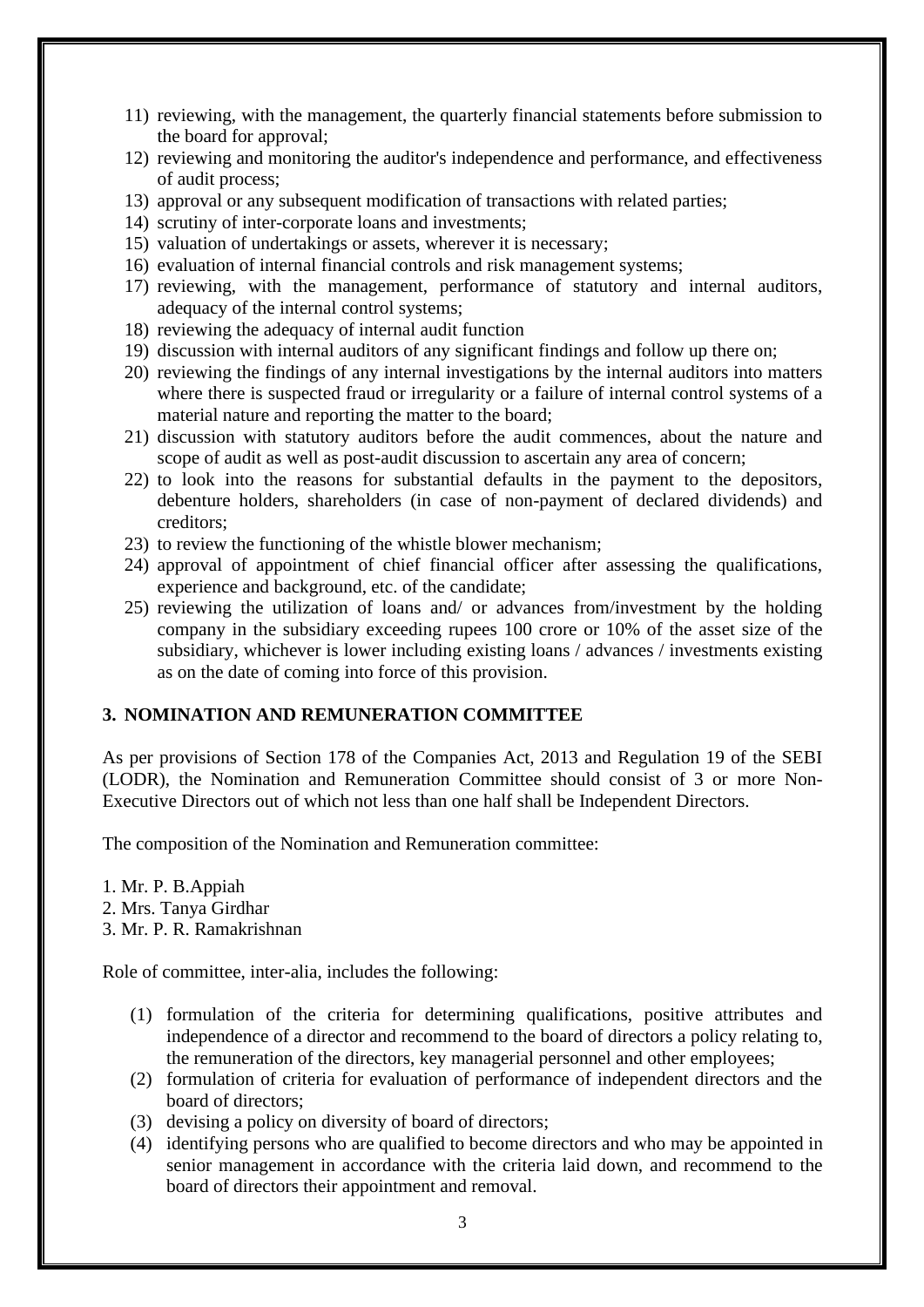- (5) whether to extend or continue the term of appointment of the independent director, on the basis of the report of performance evaluation of independent directors.
- (6) recommend to the board, all remuneration, in whatever form, payable to senior management.

Performance evaluation criteria for independent Directors:

The performance evaluation criteria for the Independent Directors is determined by the NRC. An indicative list of parameters and factors on which evaluation was carried out includes participation and contribution by the Director, commitment, effective deployment of knowledge and expertise, integrity and maintenance of confidentiality and independence of behavior and judgement.

Mr. PB Appiah is the Chairman of the NRC, was present at the last AGM.

## **4. STAKEHOLDERS RELATIONS COMMITTEE**

The Stakeholders' Relations Committee has been constituted in accordance with the provisions of Section 178 of the Companies Act, 2013 and Regulation 20 and Part D of Schedule VI of SEBI (Listing Obligations and Disclosure Requirements) Regulations, 2015, including the scope and terms of reference.

The Committee comprises the following members:

- 1. Mr. P. B.Appiah
- 2. Mrs. Tanya Girdhar
- 3. Mr. P.R. Ramakrishnan

The role of the committee shall inter-alia include the following:

- 1) Resolving the grievances of the security holders of the listed entity including complaints related to transfer/transmission of shares, non-receipt of annual report, non- receipt of declared dividends, issue of new/duplicate certificates, general meetings etc.
- 2) Review of measures taken for effective exercise of voting rights by shareholders.
- 3) Review of adherence to the service standards adopted by the listed entity in respect of various services being rendered by the Registrar & Share Transfer Agent.
- 4) Review of the various measures and initiatives taken by the listed entity for reducing the quantum of unclairned dividends and ensuring timely receipt of dividend warrants/annual reports/statutory notices by the shareholders of the company.

#### **5. RISK MANAGEMENT COMMITTEE ("RMC")**

Since your company is not a company which is included in the list of top 500 listed companies determined on the basis of market capitalisation. The provisions of Regulation 21 of SEBI LODR are not applicable to the Company. However, the Company has constituted the Risk Management Committee on a voluntary basis.

The Board of Directors have constituted a Risk Management Committee to frame, implement and monitor the risk management plan of the Company.